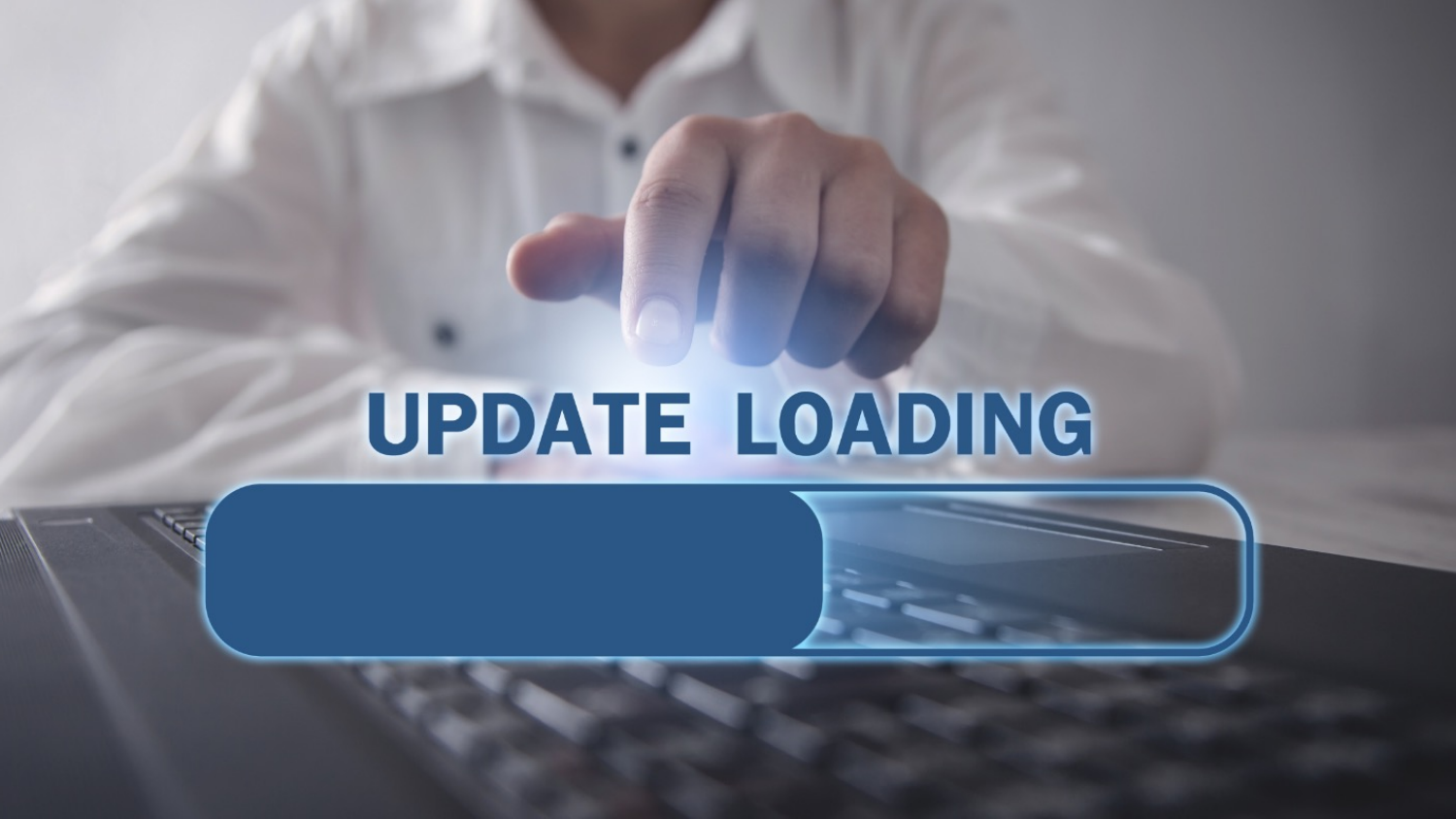## Updates are an often-overlooked opportunity for engagement

The idea that a piece of communication is 'just an update' is a loaded concept. In my view, there is no such thing.

This was front and centre in two sessions this week: the Intensive and our Working Session.

The 'before' and 'after' comparison from the Working Session will highlight what can be done to engage your audience in a 10 minute 'update' to 450 people.

As you will see, it's so much more than *just* an update!